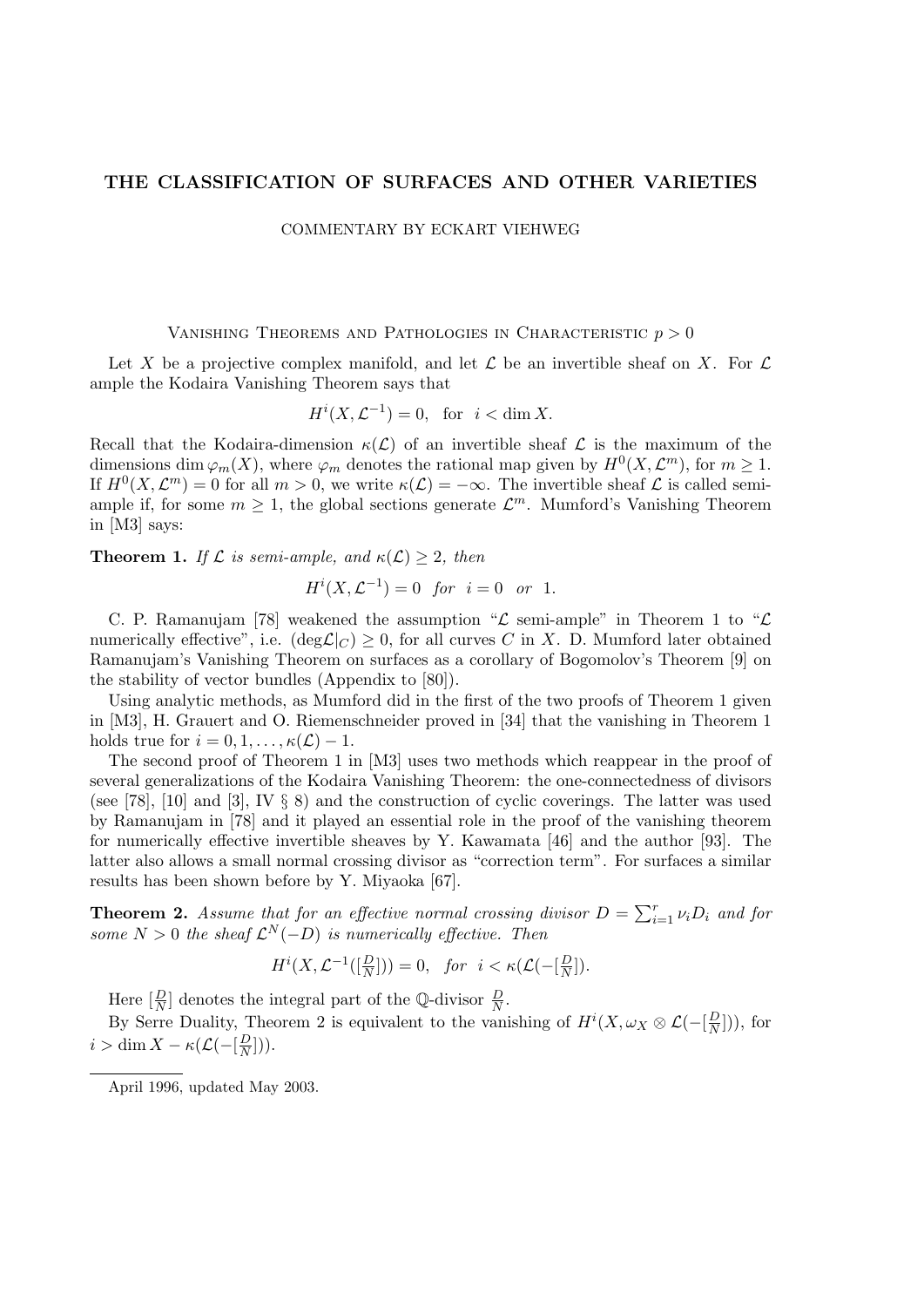For  $D = 0$  and  $\kappa(\mathcal{L}) = \dim(X)$  one obtains for all i the surjectivity of the "adjunction" map"

(1) 
$$
H^{i}(X, \mathcal{L} \otimes \omega_{X} \otimes \mathcal{O}_{X}(B)) \longrightarrow H^{i}(B, \mathcal{L} \otimes \omega_{B}),
$$

where  $B$  is any effective divisor. J. Kollar has shown in [51] that the latter remains true under much weaker assumptions:

**Theorem 3.** If  $\mathcal L$  is a semi-ample invertible sheaf, B an effective divisor and if

$$
H^0(X, \mathcal{L}^M \otimes \mathcal{O}_X(-B)) \neq 0,
$$

for some  $M > 0$ , then the adjunction map (1) is surjective, for all i.

Again, one can formulate and prove a slight generalization of Theorem 3, assuming just that  $\mathcal{L}^{N}(-D)$  is semi-ample for some small normal crossing divisor D (see for example [29] and [30]).

In the Vanishing Theorem 2 one may allow the effective divisors  $D$  to have singularities worse than normal crossings. To this aim one considers a birational morphism  $\tau : X' \to X$ with X' non-singular and  $D' = \tau^*D$  a normal crossing divisor. Theorem 2 allows to show that  $R^i\tau_*(\omega_{X'}\otimes\mathcal{O}_{X'}(-[\frac{D'}{N}$  $\frac{D'}{N}$ )) = 0, and that the sheaf  $\tau_*(\omega_{X'/X} \otimes \mathcal{O}_{X'}(-[\frac{D'}{N}$  $\frac{D'}{N}$ )), called the algebraic multiplier ideal sheaf, is independent of  $\tau$ . One obtains (see [28]) for

$$
i > \dim X - \kappa(\mathcal{L}^N(-D)) \ge \dim X - \kappa(\tau^*\mathcal{L}(-\left[\frac{D'}{N}\right]))
$$

the vanishing of

(2) 
$$
H^{i}(X, \mathcal{L} \otimes \tau_{*}(\omega_{X'} \otimes \mathcal{O}_{X'}(-[\frac{D'}{N}]))).
$$

The name "multiplier ideal" goes back to A. Nadel, who defined in [75] general multiplier ideals in the analytic context, and extended (2) to this case. In [21] J.-P. Demailly studies in a similar way how far the positivity condition can be violated along subvarieties, without effect on the vanishing of cohomology groups. Nadel's multiplier ideals, or their algebraic analogue, turned out to be a powerful tool in higher dimensional algebraic geometry, in particular for Y.-T. Siu's proof of the invariance of the plurigenera (see [87] and [88]).

There is much more to be said on vanishing theorems over a field of characteristic zero, for example: Kollár's easy proof of the Kawamata-Fujita Positivity Theorem and the Generic Vanishing Theorem of M. Green and R. Lazarsfeld. Some of those aspects are discussed in [30] and more references are given there.

Whereas Mumford's second proof of Theorem 1 is in the framework of algebraic geometry, for a long time the only known proofs of Kodaira's Vanishing Theorem and the generalizations given above were based on analytic methods. In [29] for example it is shown that Theorems 2 and 3 are both consequences of the  $E_1$ -degeneration of the Hodge to de Rham spectral sequence for logarithmic differential forms, a result shown by P. Deligne [19], using analytic methods.

G. Faltings gives in [31] the first algebraic proof of the  $E_1$ -degeneration and thereby of the vanishing theorems. K. Kato [44] in the projective case, and J.-M. Fontaine and W. Messing [32] in the proper case, obtained the  $E_1$ -degeneration for manifolds X defined over a perfect field of characteristic  $p > \dim X$ , provided X lifts to the ring of Witt vectors  $W(k)$ . Finally P. Deligne and L. Illusie [20] gave an elementary proof of this degeneration under the weaker condition that X lifts to the second Witt vectors  $W_2(k)$  and that  $p \ge \dim X$ . The degeneration of the Hodge to de Rham spectral sequence in characteristic  $p$  implies the degeneration in characteristic zero. As explained in [30] one obtains algebraic proofs of Theorems 2 and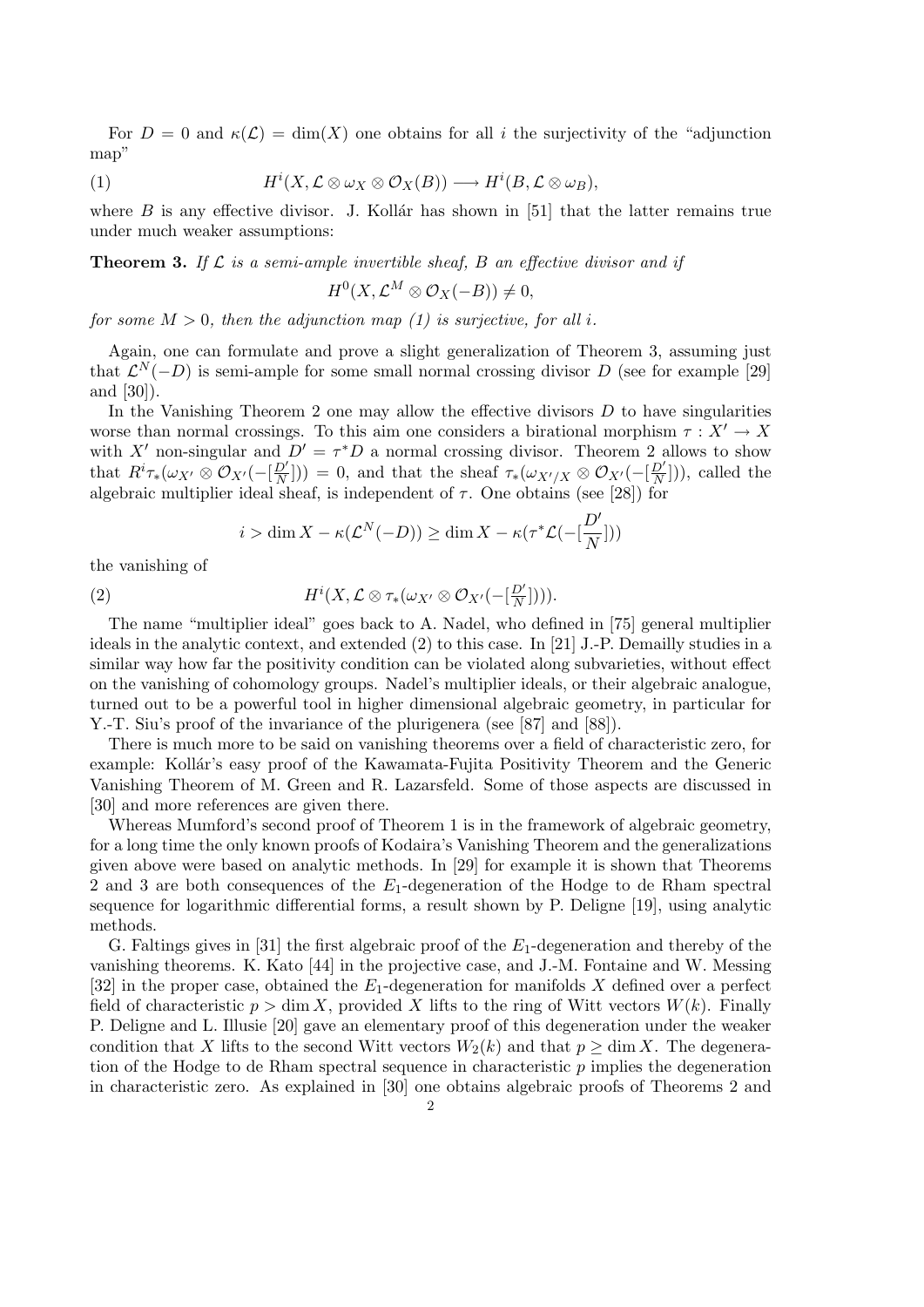3. For Kodaira's original statement, one finds in [20] a short and elegant proof, due to M. Raynaud, which works in characteristic  $p \ge \dim(X)$  whenever X lifts to  $W_2(k)$ . It is not known whether similar lifting properties imply the analogues of the Grauert-Riemenschneider Vanishing Theorem and of Theorem 2 and 3 in characteristic  $p \neq 0$ .

The examples of "pathologies" in characteristic  $p > 0$ , given by Mumford in [M1], [M2] and [M3], i.e. examples showing that neither the Vanishing Theorem 1, nor the closedness of global differential forms (and hence the  $E_1$ -degeneration), nor the symmetry of the Hodge numbers hold true in general, were complemented by counterexamples of Raynaud [79] to Kodaira's Vanishing Theorem and extended in [91]. There the reader also finds a proof, due to L. Szpiro [90], of analogues of Theorem 1 for surfaces in characteristic p. Examples of surfaces of general type in characteristic  $p > 0$  with non-trivial vector fields were given by P. Russel, H. Kurke and W. E. Lang (see [62]). A list of further pathological examples can be found in [41], § 15.

### Fujita's Conjecture

As mentioned in the first section, D. Mumford proved Ramanujam's Vanishing Theorem on surfaces as a corollary of Bogomolov's Theorem [9] on stability of vector bundles (published by Reid as an appendix to [80]). By a similar method I. Reider [84] found numerical conditions for an ample sheaf  $\mathcal L$  on a surface S, which imply that  $\omega_S \otimes \mathcal L$  is spanned by global sections, and some slightly stronger conditions for the very ampleness of  $\omega_S \otimes \mathcal{L}$ .

Reider's Theorem gives for surfaces an affirmative answer to Fujita's conjecture, asserting that for an ample invertible sheaf  $\mathcal L$  on a smooth projective variety X of dimension n the sheaf  $\omega_X \otimes \mathcal{L}^{n+1}$  is generated by global sections and that  $\omega_X \otimes \mathcal{L}^{n+2}$  is very ample.

In the higher dimensional case, the first numerical criterion for very ampleness was obtained by Demailly [22]. His result implies that  $\omega_X^2 \otimes \mathcal{L}^m$  is very ample for  $m \geq 12n^n$ . The bound was lowered by Siu and by Demailly himself. Their methods of proof are of analytic nature. Using tools, developed in the framework of "Mori's Program", Kollár [57] gave an explicit lower bound for numbers  $\nu$  which implies the very ampleness of  $(\omega_X \otimes \mathcal{L}^{n+2})^{\nu}$ . Using algebrogeometric methods, close to those used in diophantine approximation, L. Ein, R. Lazarsfeld and M. Nakamaye [24] reproved the results of Demailly (with a slightly larger bound for  $m$ ).

The first part of Fujita's conjecture, the base point freeness of  $\omega_X \otimes \mathcal{L}^{n+1}$ , has been verified for threefolds by Ein and Lazarsfeld [23]. Their proof, based on the Vanishing Theorem 2 and on multiplier ideals, gives an alternative approach towards Reider's result (see also [30]). Kawamata [49] proves the base point freeness of  $\omega_X \otimes \mathcal{L}^5$  on four dimensional manifolds.

Without any restriction on the dimension the best numerical criterion for base point freeness is due to U. Angehrn and Y.-T. Siu [2]. They show, using analytic multiplier ideals and the Vanishing Theorem of Nadel, that  $\omega_X \otimes \mathcal{L}^m$  is globally generated for  $m \geq \frac{1}{2}$  $\frac{1}{2}(n^2 + n + 2)$ (slightly improved by G. Heier in [35]). Kollár and independently Ein and Lazarsfeld gave an algebraic proof of the same criterion. Lazarsfeld's forthcoming book [64] provides an excellent presentation of vanishing theorems, multiplier ideals and of the results mentioned in this section.

## Classification Theory of Surfaces

The Enriques-Kodaira classification of complex surfaces has been extended to algebraic surfaces defined over an algebraically closed field k of characteristic  $p \geq 0$ , by D. Mumford [M5], and by E. Bombieri and D. Mumford in [M6] and [M7]. A survey on those results and methods can be found in [11].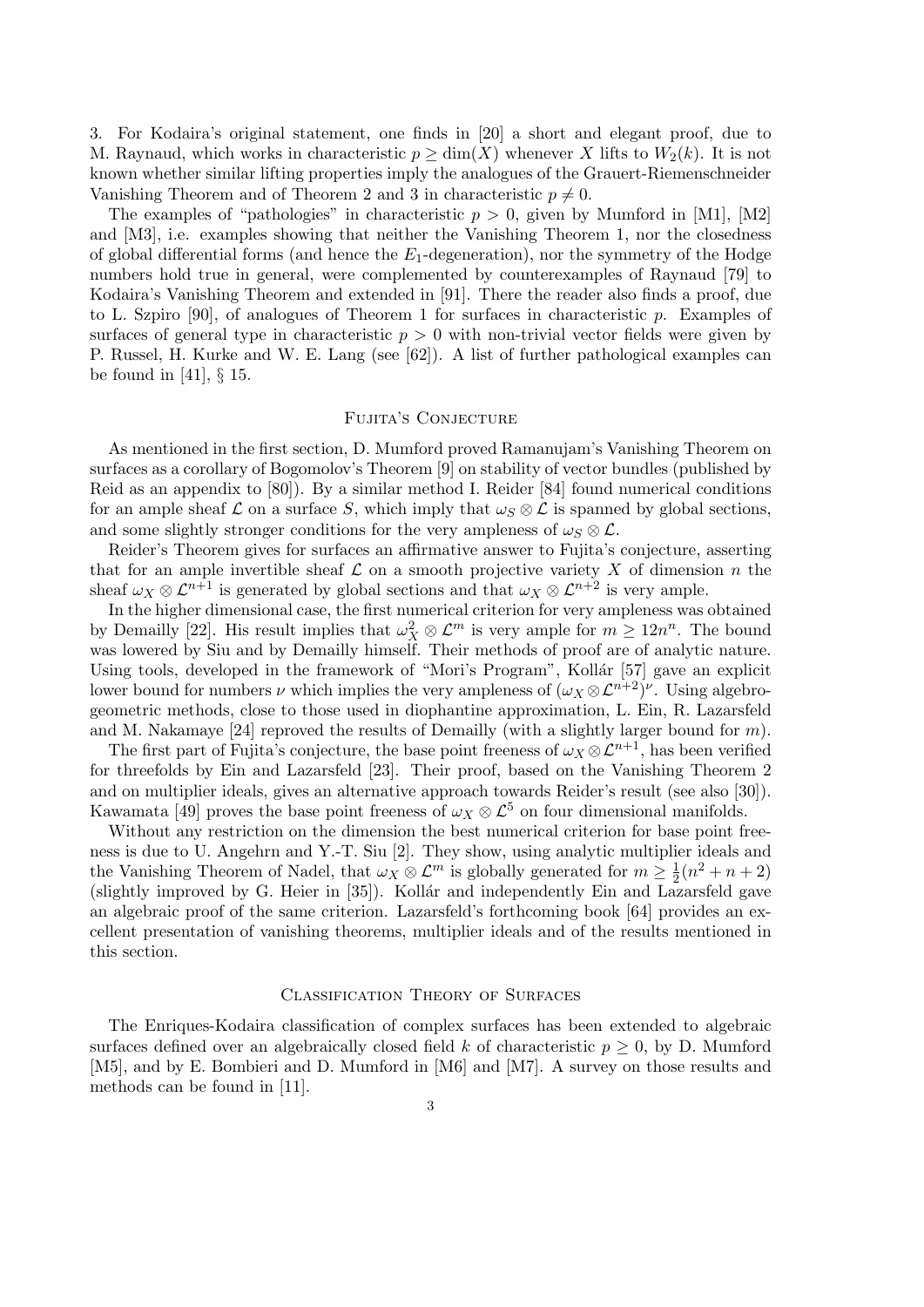The pathological behavior of surfaces in characteristic  $p > 0$ , mentioned above, has to be taken in account, and the classification table gains some additional lines in characteristic 2 and 3.

**Theorem 4.** Let S be a projective surface, without exceptional curves of the first kind, defined over an algebraically closed field k of any characteristic.

(1) If  $\kappa(S) = \kappa(\omega_S) = 2$ , then  $H^0(S, \omega_S^2) \neq 0$  and  $\omega_S$  is semi-ample. In particular, the canonical ring

$$
R(S) = \bigoplus_{\nu \ge 0} H^0(S, \omega_S^{\nu})
$$

is finitely generated.

- (2) If  $\kappa(S) = 1$ , then either  $H^0(S, \omega_S^4) \neq 0$  or  $H^0(S, \omega_S^6) \neq 0$ . Moreover  $\omega_S$  is semiample and, for  $n \gg 0$ ,  $\omega_S^n$  defines an elliptic or quasi-elliptic fibration. The latter only occurs if char  $k = 2$  or 3.
- (3) If  $\kappa(S) = 0$ , then either  $\omega_S^6 \cong \mathcal{O}_S$  or  $\omega_S^4 \cong \mathcal{O}_S$ . Moreover S belongs to one of the following classes  $(q = \dim H^0(S, \Omega_S^1), p_g = \dim H^0(S, \omega_S)$  and  $b_i$  are the Bettinumbers):

 $b_2$   $b_1$   $\chi(\mathcal{O}_S)$  q  $p_g$  type of surface 22 0 2 0 1 K-3 10 0 1 0 0 Enriques (classical)  $10 \quad 0 \quad 1 \quad 1 \quad 1$  Enriques (non-classical) (only in char. 2) 6 4 0 2 1 Abelian 2 2 0 1 0 bi-elliptic (classical) 2 2 0 2 1 bi-elliptic (non-classical) (only in char. 2 or 3)

(4) If  $\kappa(S) = -\infty$ , then S is ruled. In particular, "adjunction terminates", i.e. for all invertible sheaves L there exists some  $\nu_0 > 0$  such that  $H^0(S, \mathcal{L} \otimes \omega_S^{\nu}) = 0$ , for  $\nu \geq \nu_0$ .

Some of the arguments used in [M5], [M6] and [M7] supply new proofs for the known results in characteristic 0.

Due to lack of space and knowledge I am not able even to sketch the recent developments in the theory of algebraic surfaces. [11], [77] [16] and [41] are excellent surveys, with a lot of references. A pretty complete picture of the theory of compact complex surfaces, except of the use of Mori's methods and Reider's results (discussed below) can be found in the book of Barth, Peters and Van de Ven [3] (may be there will be a second extended edition?).

Special surfaces in characteristic  $p > 0$  were constructed and studied by W. E. Lang (see for example [63]).

The semi ampleness of  $\omega_S$  and the finite generation of the ring  $R(S)$  in Theorem 4, a) had been shown by Mumford already in an appendix to O. Zariski's paper [100]. The question, which power of  $\omega_{\mathcal{S}}$  defines a birational morphism or is generated by global sections was studied by E. Bombieri [10], in characteristic 0, and by T. Ekedahl [25], in positive characteristic.

Building up on Mumford's Geometric Invariant Theory [74], D. Gieseker constructed in [33] quasi-projective moduli schemes for surfaces of general type, i.e. for surfaces S with  $\kappa(S) = 2$ . Properties of those moduli schemes have been studied by F. Catanese (see for example  $[14]$ ,  $[15]$  and the survey  $[16]$ ).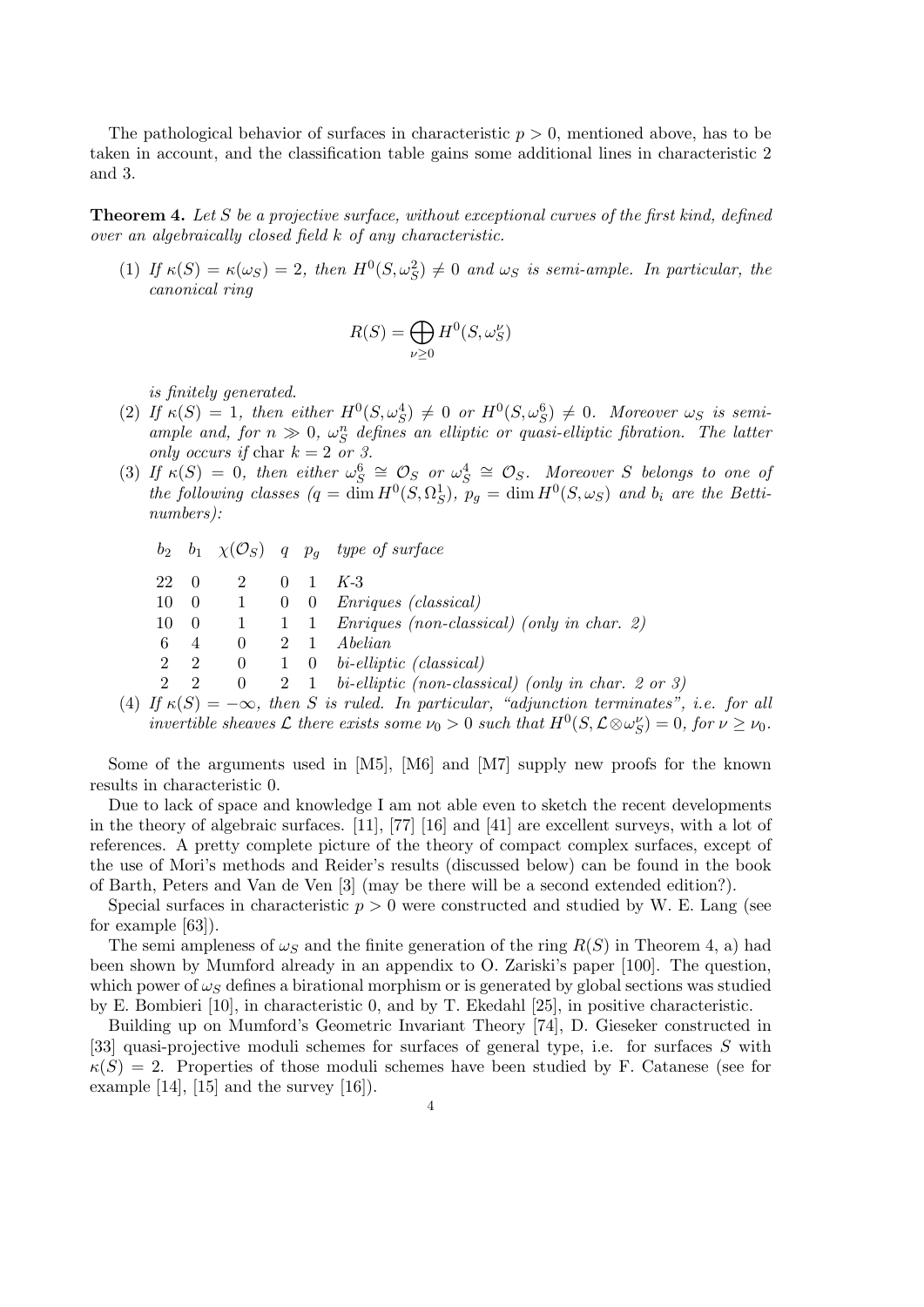#### Iitaka's Program

Attempts to generalize the classification of surfaces, as stated in Theorem 4, to higher dimensional complex manifolds were made along two lines. The first one, started and programmed by S. Iitaka and developed by K. Ueno, E. Viehweg, T. Fujita, Y. Kawamata and J. Kollár, is explained in S. Mori's survey [71]. It builds up on:

- The Kodaira dimension  $\kappa(X) = \kappa(\omega_X) \in \{-\infty, 0, 1, \ldots, \dim X\}.$
- For  $1 \le \kappa(X) \le \dim X$  on the Iitaka map  $\varphi_m : X \to \mathbb{P}^{p_m-1}$ , defined by  $H^0(X, \omega_X^m)$  for the multiples m of some sufficiently large number  $m_0$ . We write  $p_m = \dim H^0(X, \omega_X^m)$ .
- For  $\kappa(X) \leq 0$  on the Albanese morphism  $\alpha_X : X \to A(X)$ , where  $A(X)$  is an abelian variety of dimension  $q(X) = \dim H^0(X, \Omega_X^1)$ .

The main results obtained in the framework of Iitaka's program can be summarized in the following three theorems (we assume from now on that the characteristic is zero).

**Theorem 5.** Let  $X$  be a non-singular complex projective variety of dimension n and let  $1 \le \kappa(X) \le n-1$ . Then, for  $\nu \gg 0$ , the non-singular fibres  $F_y = \varphi_{\nu}^{-1}(y)$  of the Iitaka map

$$
\varphi_{\nu}: X \longrightarrow \varphi_{\nu}(X) \subset \mathbb{P}^{p_{\nu}-1}
$$

have Kodaira dimension  $\kappa(F_u)=0$ .

One hopes, that the statement holds true for all  $y$  in a non empty Zariski open subset of  $\varphi_{\nu}(X)$ . In Theorem 5 one uses the result of S. Iitaka [36], saying that for all y outside of a countable union of proper closed subvarieties of  $\varphi_{\nu}(X)$  one has  $\kappa(F_y) = 0$ . To obtain 5, as stated one also has to use the deformation invariance of the plurigenera (Siu, [87]).

Theorem 5 reduces the study of higher dimensional varieties to the cases:  $\kappa(X) = \dim(X)$ ,  $\kappa(X) = 0$  and  $\kappa(X) = -\infty$ , and to families of lower dimensional varieties F with  $\kappa(F) = 0$ . The structure of manifolds with Kodaira dimension zero is partly described in the following theorem, which presents results of Kawamata [45], Kollár [51], [56] and Viehweg [94]. Again, the reader finds the history and complete references in [71].

**Theorem 6.** Let X be a non-singular projective variety of dimension n.

- (1) If for some  $\nu > n$  one has  $p_{\nu} = 1$  then  $q \leq n$  and the Albanese morphism  $\alpha_X$ :  $X \to A(X)$  is surjective with connected fibres. In particular, this holds true whenever  $\kappa(X) = 0.$
- (2) The following conditions are equivalent:
	- (a) X is birational to an abelian variety.
	- (b)  $q = n$  and  $p_{\nu} = 1$ , for some  $\nu > 2$ .
	- (c)  $q = n$  and  $\kappa(X) = 0$ .
- (3) If  $q \geq n-2$  and if  $\kappa(X) = 0$  then, up to birational equivalence,  $\alpha_X$  is an étale fibre bundle whose fibre F is a curve or surface with  $\kappa(F) = 0$ .

In dimension 3 or 4 one has (see [94] and [71]):

**Theorem 7.** Let X be a non-singular projective variety,  $dim(X) \leq 4$  and  $\kappa(X) = -\infty$ . Let  $f: X \to Y$  be the Stein factorization of the Albanese map, Y' a desingularization of Y and X' a desingularization of  $X \times_Y Y'$ . Then  $\kappa(Y') \geq 0$ ,  $q(Y') = q(X)$  and the induced morphism  $X' \to Y'$  has a general fibre F with  $\kappa(F) = -\infty$ .

The Theorems 5, 6 and 7, applied to threefolds, give a partial generalization of Theorem 4. However they say nothing about the difficult cases " $\kappa(X) = 3$ ", " $\kappa(X) = q(X) = 0$ " and  $\kappa(X) = -\infty, q(X) = 0$ ".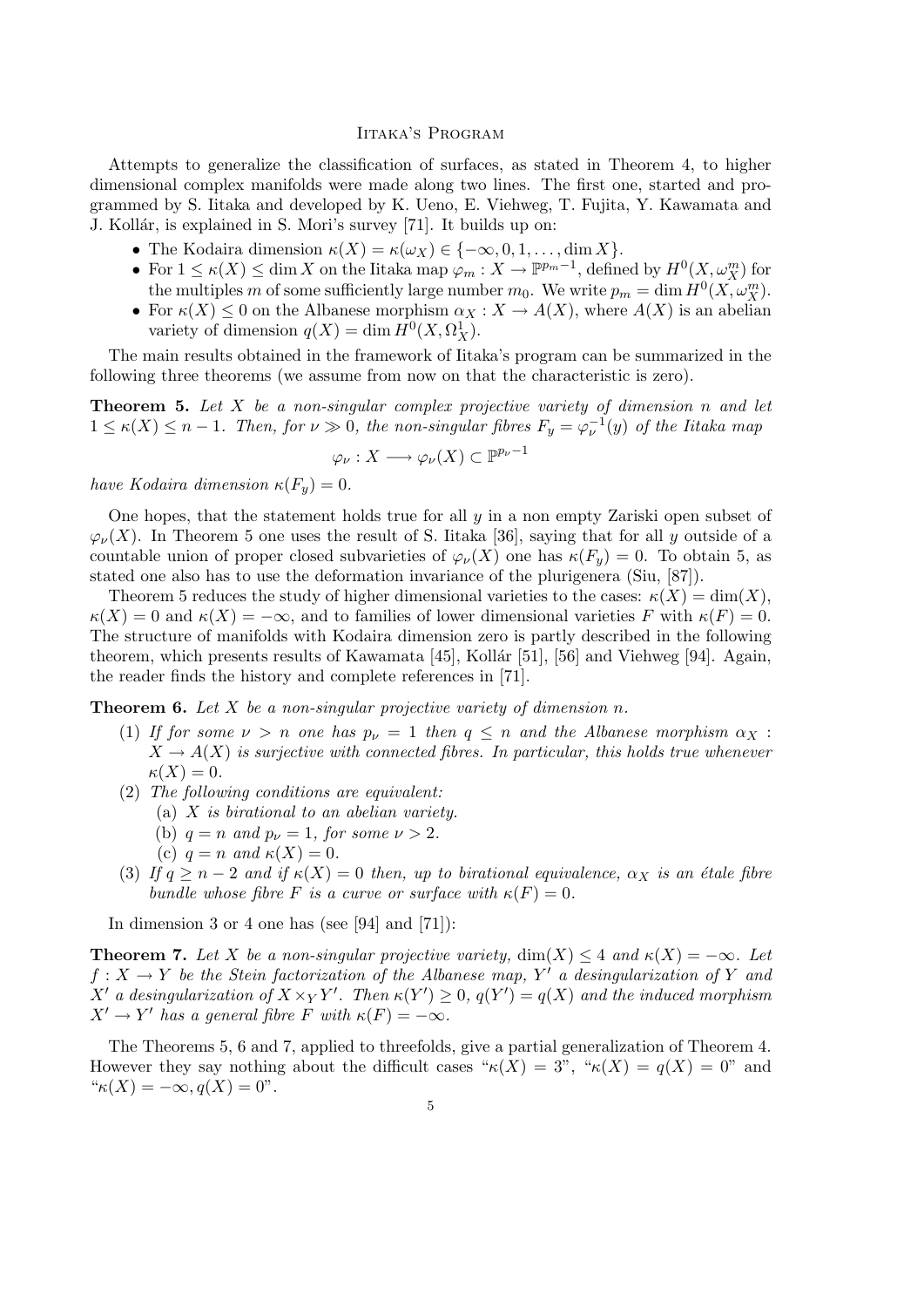The proofs of Theorems 6 and 7 require the study of positivity properties of the sheaves  $f_*\omega_{X/Y}^{\nu}$  for surjective morphisms  $f: X \to Y$  of manifolds. To this aim, one has to know the structure of the general fibre F and one has to study families of  $(\dim X - \dim Y)$ -dimensional varieties. For example, one possible proof of 6, (3) and of 7 uses results on moduli of curves and surfaces, obtained in [74] and [33]. Needless to underline that this inductive structure of the "Iitaka Program" makes it difficult to generalize Theorem 7 to higher dimensional varieties or to extend Theorem 6, (3) to the case  $q(X) < n-2$ . Recently the "Iitaka program" has been made more precise and extended by F. Campana [13] and S.S.Y. Lu [65].

The positivity properties of  $f_*\omega^{\nu}_{X/Y}$  mentioned above have been verified only if  $\kappa(F)$  =  $\dim(F)$  (Kollár) or if F has a nice "minimal model" (Kawamata). Before turning our attention to the minimal model problem, the second main line of higher dimensional classification theory, let us point out that the positivity properties of the sheaves  $f_*\omega_{X/Y}^{\nu}$  can be used to construct quasi-projective moduli schemes for canonically polarized manifolds and for certain polarized manifolds of arbitrary dimension ([95], [53], [43] and [89]).

## Mori's Minimal Model Program

The most powerful tools in the classification theory of threefolds came with Mori's construction of minimal models in characteristic zero.

Let us first recall the surface case. In Theorem 4 we assumed that for a surface  $S'$  with  $\kappa(S') \geq 0$  there exists a surface S birational to S', with  $\omega_S$  semi-ample. In order to construct such S one contracts exceptional curves E on S', i.e. curves with  $\deg(\omega_{S'}|_E) = -1$ . Repeating this finitely many times, one obtains a *minimal model S* of  $S'$ , i.e. a surface S without exceptional curves or, equivalently, with  $\omega<sub>S</sub>$  numerically effective.

To prove Theorem 4, a) in the Appendix to [100], Mumford goes one step further. Contracting all curves C with  $deg(\omega_S|_C) = 0$ , he constructs for a surface S of general type a canonical model, i.e. a normal surface  $\tilde{S}$  with rational double points as singularities and with  $\omega_{\tilde{S}}$  ample.

Unfortunately things look more complicated in the higher dimensional case (see [92] or [71]). If  $\dim(X') \geq 3$  and  $\kappa(X') \geq 0$ , one cannot expect the existence of some manifold X birational to X', with  $\omega_X$  numerically effective.

Building up on the methods he developed for his proof of the Hartshorne conjecture on the characterization of the projective space [69], Mori studied in [70] the cone of the effective curves on a threefold X' and he contracted "extremal" rational curves C with  $\deg(\omega_{X'}|_C) < 0$ . Inevitably such a contraction process leads to singular varieties and to proceed by induction one has to allow certain singularities.

A suitable class of singularities had been introduced by M. Reid, studying manifolds  $X'$ whose canonical ring is finitely generated. He introduced in [81] the notion of a canonical singularities. A normal variety  $X$  with such singularities is Cohen-Macaulay, as shown by Shepherd-Barron, Elkik and Flenner, and for some  $r > 0$  the reflexive hull  $\omega_X^{[r]}$  of  $\omega_X^{\otimes r}$  is invertible. Terminal singularities are special canonical singularities.

A projective variety X is called a minimal model if it belongs to the category  $\mathfrak C$  of  $\mathbb Q$ -Gorenstein normal varieties, with at most terminal singularities and if for some  $r > 0$  the sheaf  $\omega_X^{[r]}$  is invertible and numerically effective. Mori's minimal model program proposes for non uniruled manifolds  $X'$  the construction of a minimal model X in the category  $\mathfrak{C}$ . Unfortunately this can not be done just repeating contractions. It might happen that one has to blow up certain bad loci in order to stay in  $\mathfrak{C}$ . Some parts of this program have been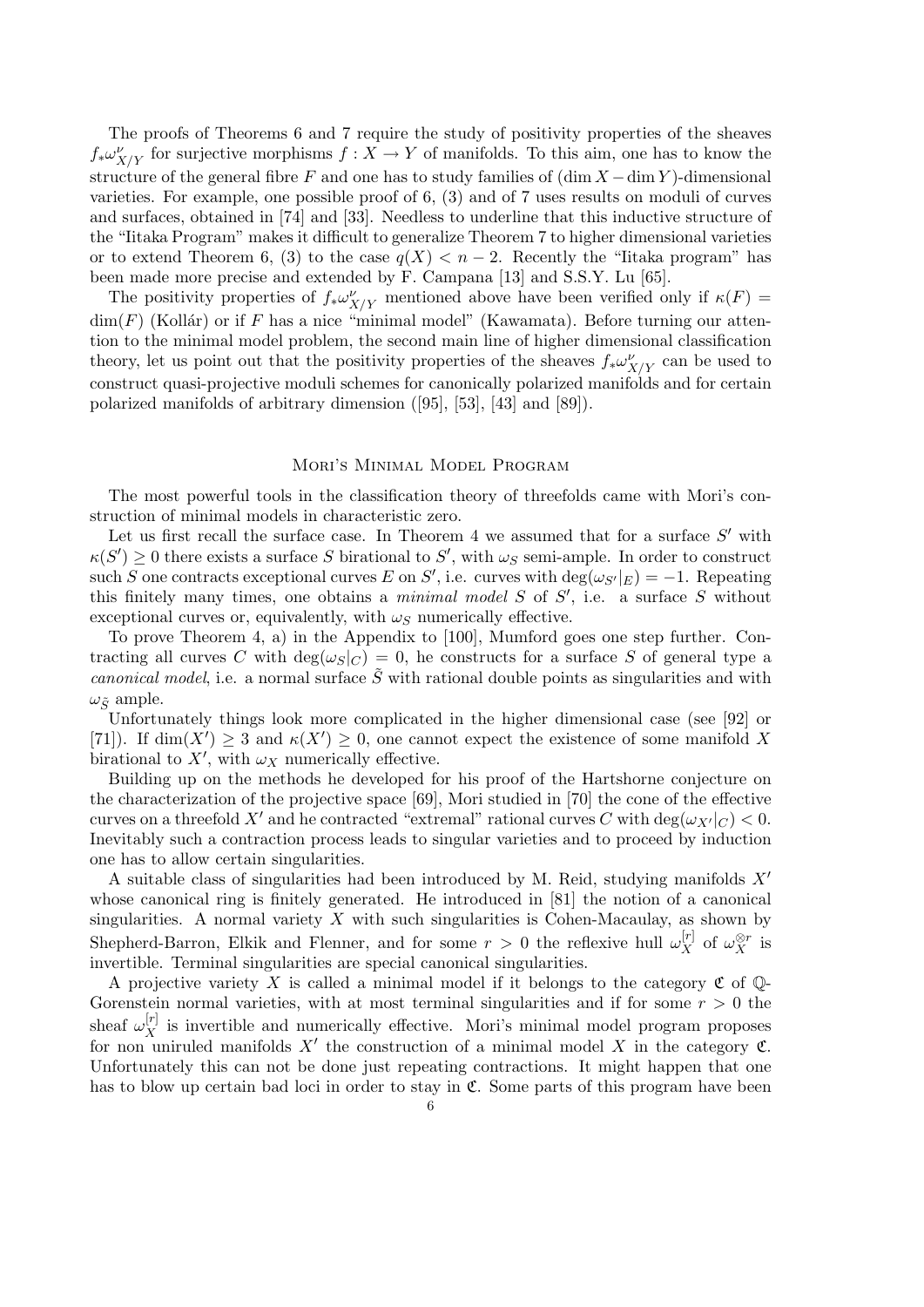verified in all dimensions, but for four and higher dimensional varieties it is far from being completed.

Building up on the work of Y. Kawamata, X. Benveniste, M. Reid, V. Shokurov and J. Kollár, Mori was able to finish the minimal model program in the three dimensional case [72]. The reader finds an outline of the minimal model program, of the singularities involved, of the implications and of the history of the subject in the survey articles [82], [52], [50], [98], [54], in the Lecture Notes [18] and in the contributions [73], [47] and [55] to the ICM 1990. Let us just indicate some of the tremendous applications of Mori's result to the classification of threefolds.

Benveniste and Kawamata (for threefolds), and Kawamata (in general), have shown that for a minimal model X with  $\kappa(X) = \dim X$ , the sheaf  $\omega_X^{[r]}$  is semi-ample. This implies that the canonical ring  $R(X)$  is finitely generated and, by [81], that  $\text{Proj}(R(X))$  has canonical singularities. One obtains:

**Theorem 8.** If X' is a threefold of general type, then  $R(X')$  is finitely generated and X' has a canonical model  $\tilde{X}$ , i.e. a model  $\tilde{X}$  with canonical singularities and with  $\omega_{\tilde{S}}^{[r]}$  $\begin{bmatrix} \n\frac{r_1}{\tilde{X}} & \text{ample} \n\end{bmatrix}$ invertible, for some  $r > 0$ .

For threefolds of Kodaira dimension  $-\infty$ , Miyaoka [68] (using Mori's result) gives the following analogue of Theorem 4 (3) for threefolds:

**Theorem 9.** Let  $X'$  be a projective threefold

- (1) X' has a minimal model X if and only if  $\kappa(X') \geq 0$ .
- (2) The following three conditions are equivalent:
	- (a)  $\kappa(X') = -\infty$ .
	- (b)  $X'$  is uniruled.
	- (c) Adjunction terminates.

Building up on earlier work of Miyaoka, Kawamata proved in [48] the "abundance conjecture" for threefolds:

**Theorem 10.** If X is a minimal threefold, then for some  $r > 0$  the sheaf  $\omega_X^{[r]}$  is invertible and generated by its global sections.

Studying the blowing up and down (flips) in the construction of minimal models more closely, Kollár and Mori [60] established the invariance of the plurigenera  $p_{\nu}$  under small deformations of threefolds, as mentioned, a result obtained in between by Siu [87] in general.

There has been a lot of progress in our understanding of 3-folds during the last years (see M. Reid's survey [83], and the references given there).

The methods developed for the minimal model program turned out to be powerful tools in the higher dimensional algebraic geometry. For example, they allow a more precise study of manifolds of Kodaira dimension  $-\infty$  (see [59] and [12], the survey [76] or the book [58], and the references given there).

They were also used to define and to study "stable surfaces" in [61]. In [53] and [1] it was shown that smoothable stable surfaces of general type have a projective moduli scheme, compactifying the Gieseker moduli space. K. Karu [43] reproved their result, by showing that the existence of minimal models in dimension  $n + 1$  allows to define stable *n*-folds of general type, and to construct the corresponding projective moduli scheme.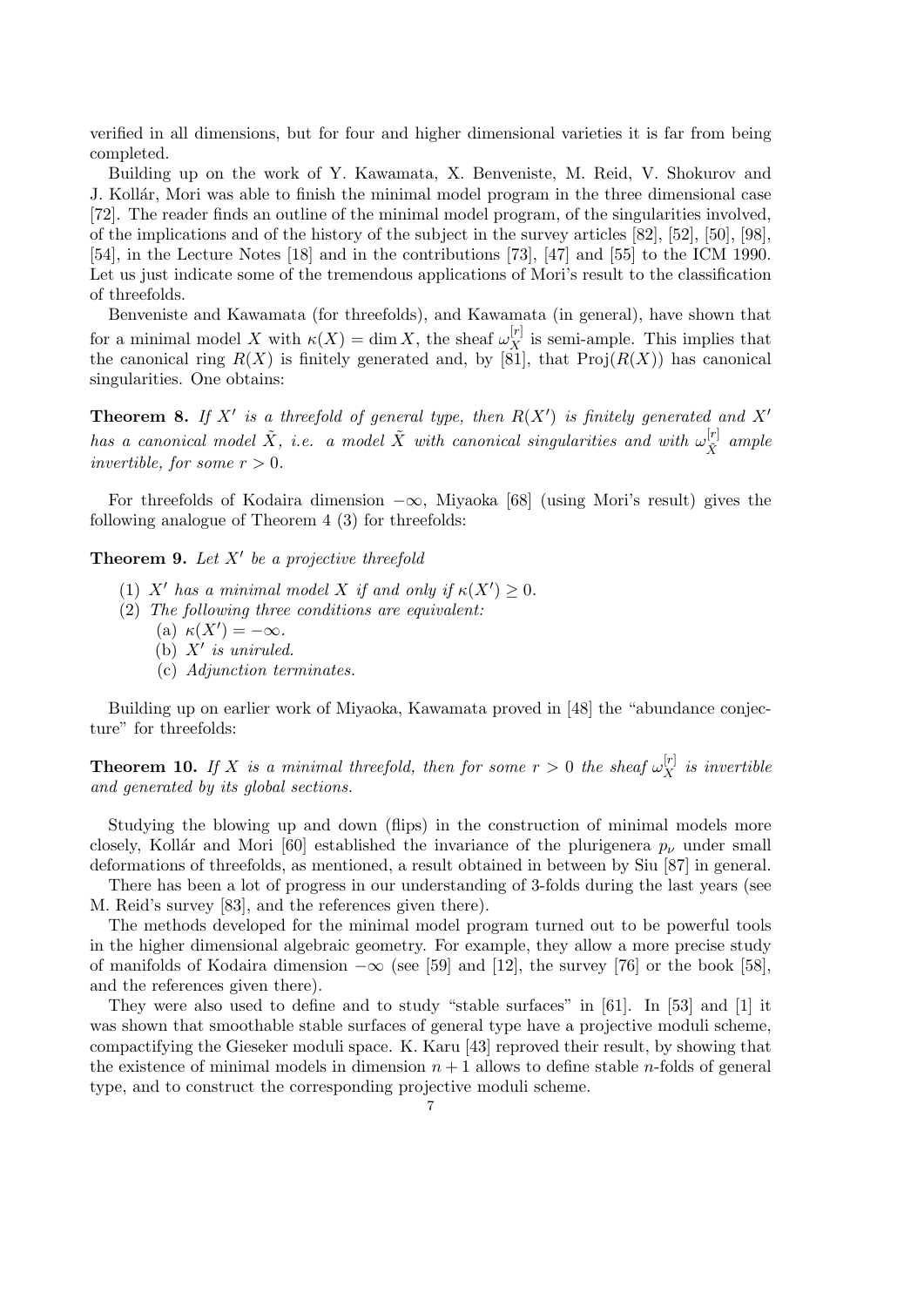# THE LÜROTH PROBLEM

Around 1971 three independent papers gave examples of unirational manifolds which are not rational. It was known that all cubic threefolds, and for some of the quartic threefolds are unirational. In [17] C. Clemens and P. Griffiths showed that the intermediate Jacobian of a rational threefold must be the product of Jacobians of curves, whereas the Jacobian of a cubic hypersurface in  $\mathbb{P}^4$  does not have this property, hence it can not be rational. Studying the group  $\text{Bir}(X)$  of birational morphisms, V. A. Iskovskih and Yu. I. Manin showed in [40] that all quartic hypersurfaces in  $\mathbb{P}^4$  are not rational.

M. Artin and D. Mumford [M8] construct in all dimensions and all characteristics  $\neq 2$ unirational conic bundles X over a surface with 2-torsion in  $H^3(X,\mathbb{Z})$  or in  $H^3_{\text{\'et}}(X,\mathbb{Z}_\ell)$ . Since those cohomology groups are shown to be birational invariants for threefolds in any characteristic and for higher dimensional manifolds in characteristic zero, X can not be rational in those cases. Their examples can not even be stably rational, i.e. for all  $m \geq 0$  the manifolds  $X \times \mathbb{P}^m$  are non rational.

In [5] the authors construct non-rational complex threefolds, which are stably rational. The appendix to the second edition of Manin's book [66] gives a survey of results on rationality questions, on cubic threefolds and more references.

# Rational Equivalence of Zero-Cycles

Let  $CH^n(X)$ <sup>0</sup> denote the Chow group of zero-cycles of degree zero on a complex ndimensional manifold X. One says that  $CH<sup>n</sup>(X)<sub>0</sub>$  is finite dimensional if the natural map

$$
S^{m} X(\mathbb{C}) \times S^{m} X(\mathbb{C}) \rightarrow CH^{n} (X)_{0}
$$
  
(a, b)  $\mapsto a - b$ 

is surjective for some  $m > 0$ .

Mumford discovered in [M4] that for projective surfaces the finite dimensionality of  $CH^2(X)_0$ implies that  $p_g = \dim H^0(X, \omega_X) = 0$ .

**Theorem 11** (Mumford for  $p = n = 2$ , generalized by Roitman [85]). Let X be a complex projective manifold of dimension n. If  $h^{p,0} = \dim H^0(X, \Omega_X^p) > 0$  for some  $p \geq 2$ , then  $CH<sup>n</sup>(X)<sub>0</sub>$  is not finite dimensional.

In [85] Roitman showed as well that  $CH^n(X)_0$  is finite dimensional if and only if  $CH^n(X)_0$ is representable, i.e. if the Albanese morphism induces an isomorphism

$$
\alpha_X: CH^n(X)_0 \to A(X).
$$

Mumford's proof of Theorem 11 uses in an essential way the existence of a trace map for the sheaf of differential forms under finite morphisms. Unfortunately such a trace does not exist for pluricanonical forms and Mumford's arguments do not say anything about the finite dimensionality of  $CH^n(X)_0$  for surfaces of general type. In fact S. Bloch proposed in [7]:

**Conjecture 12.** If X is a complex projective surface with  $p_g = 0$ , then  $CH^2(X)_0$  is finite dimensional.

This conjecture was verified for surfaces X with  $\kappa(X) \leq 1$  by S. Bloch, A. Kas and D. Lieberman [6]. The first examples of surfaces of general type for which Bloch's conjecture holds true were given by H. Inose and M. Mizukami [37]. A larger class of such surfaces was obtained by C. Voisin in [96].

In spite of all progresses made in the classification theory of surfaces, the conjecture 12 remains unsolved, perhaps one of the most challenging open problems for surfaces.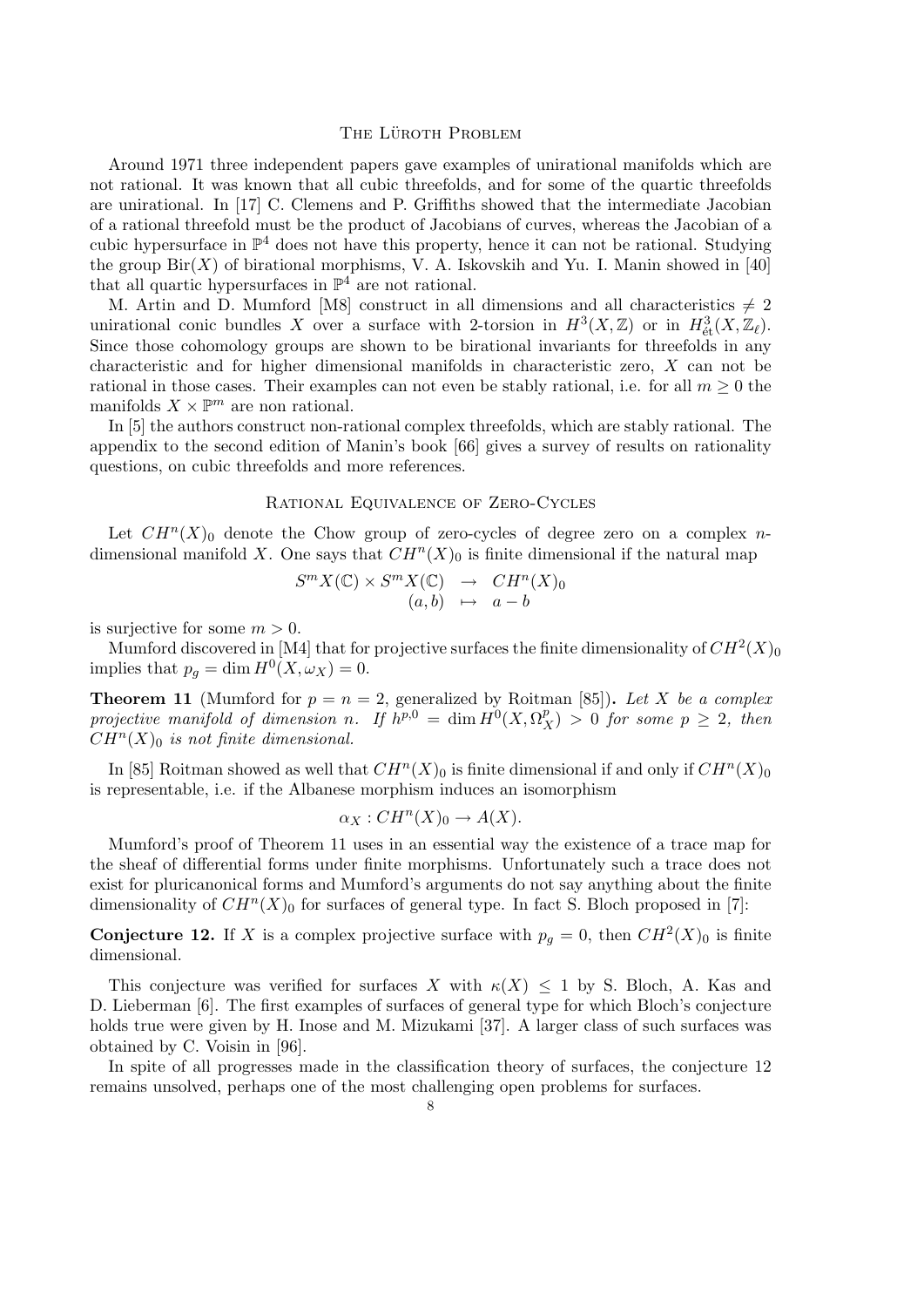In [7] Bloch uses the decomposition of the diagonal, coming from the condition  $"CH<sup>n</sup>(X)_{0}$ finite dimensional" to reprove Mumford's Theorem 11. This method was taken up and extended in [8]. Variants of Bloch's method have been considered by several authors (see for example [42], [26] and [27]). Bloch's lecture notes [7] and the survey articles [42] and [97] explain more about motivic aspects of Mumford's Theorem and Bloch's Conjecture and about the history of the subject.

### THE FAKE PROJECTIVE PLANE

D. Mumford constructs in [M9] a complex projective surface X with an ample canonical class  $\omega_X$ , whose Betti-numbers  $b_0, \ldots, b_4$  and Chern-numbers  $c_2$  and  $c_1^2$  coincide with those of  $\mathbb{P}^2$ . In particular one has  $\chi(\mathcal{O}_X) = 1$  and  $H^0(X, \omega_X) = 0$ . The construction method, the p-adic uniformization, introduced by A. Kurihara and G. A. Mustafin, and the computation of the numerical invariants have been considered by several authors in the higher dimensional case (see for example [86] and [39]).

Little is known about this surface usually called "Mumford's fake  $\mathbb{P}^2$ ." S.-T. Yau's results [99] imply that X is the quotient of the unit ball  $D_2$  by a discrete cocompact subgroup  $\Gamma \subset SU(2,1)$ , but nothing is known about  $\Gamma$ . The surface X is not among the ball-quotients constructed in [4] as Galois cover of  $\mathbb{P}^2$ , ramified along configurations of lines (loc.cit. p. 145).

In [38], the author shows that  $X$  covers an elliptic surface and he studies its bad fibres. In [39] one finds other examples of "fake  $\mathbb{P}^2$ 's", non-isomorphic to Mumford's surface.

Geometric properties of  $X$  itself have not been studied and, for example, Bloch's conjecture on the zero-cycles has not been verified for the fake  $\mathbb{P}^2$ .

#### Mumford's Papers on the Classification of Surfaces and Other Varieties

- [M1] Pathologies of modular geometry. Amer. J. of Math 83 (1962) 339–342
- [M2] Further pathologies in algebraic geometry. Amer. J. of Math., 84 (1962) 642–648
- [M3] Pathologies III. Amer. J. of Math., 89 (1967) 94-104
- [M4] Rational equivalences of 0-cycles on surfaces. J. of Math. of Kyoto Univ., 9 (1969) 195–204
- [M5] Enriques' classification of surfaces in char. p, I. In: Global Analysis (papers in honor of K. Kodaira), Spencer and Iyanaga editors, U. of Tokyo Press, (1969) 325–339
- [M6] Enriques' classification of surfaces in char. p, II (with E. Bombieri). In: Complex Analysis and Algebraic Geometry, Bailey and Shioda editors, Cambridge Univ. Press, (1977) 23–42
- [M7] Enriques' classification of surfaces in char. p, III (with E. Bombieri). Invent. math., 35 (1976) 197–232
- [M8] Some elementary examples of unirational varieties which are not rational (with M. Artin). J. London Math. Soc., 25 (1972) 75–95
- [M9] An algebraic surface with K ample,  $(K^2) = 9, p_g = q = 0$ . Amer. J. of Math., 101 (1979) 233–244

# Further References

- [1] V. Alexeev: Boundedness and  $K^2$  for log surfaces. Int. Journ. Math. 5 (1994) 779–810
- [2] U. Angehrn, Y.-T. Siu: Effective freeness and point separation for adjoint bundles. Invent. Math. 122 (1995) 291–308.
- [3] W. Barth, C. Peters, A. Van de Ven: Compact complex surfaces. Ergebnisse der Math. (3. Folge) 4 (1984) Springer, Berlin
- [4] G. Barthel, F. Hirzebruch, T. Höfer: Geradenkonfigurationen und Algebraische Flächen. Aspects of Mathematics, D4 (1987) Vieweg, Braunschweig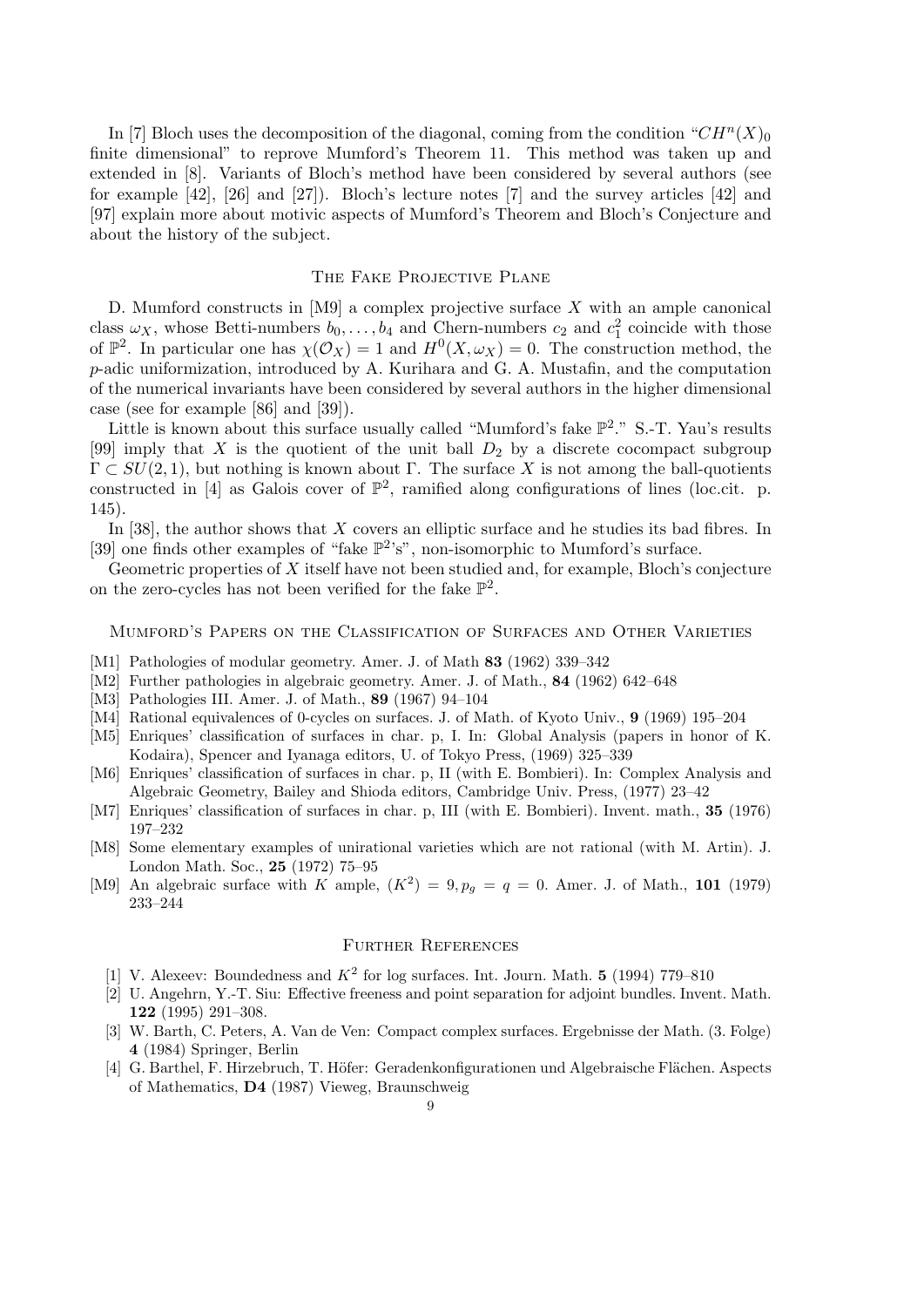- [5] A. Beauville, J.-L. Colliot-Thélène., J.-J. Sansuc, P. Swinnerton-Dyer: Varieétés stablement rationnelles non rationnelles. Ann. of Math. 121 (1985) 283–318
- [6] S. Bloch, A. Kas, D. Lieberman: Zero cycles on surfaces with  $p_q = 0$ . Compositio Math. 33 (1976) 135–145
- [7] S. Bloch: Lectures on algebraic cycles. Duke Univ. Math. Ser. IV (1980)
- [8] S. Bloch, V. Srinivas: Remarks on correspondences and algebraic cycles. Amer. Journ. of Math. 105 (1983) 1235–1253
- [9] F. A. Bogomolov: Holomorphic tensors and vector bundles on projective manifolds. Izv. Akad. Nauk SSSR Ser. Mat. 42 (1978) 1227–1287 (English translation: Math. USSR-Izv. 13 (1979) 499–555)
- [10] E. Bombieri: Canonical models of surfaces of general type. Publ. math. I.H.E.S. 42 (1973) 171–219
- [11] E. Bombieri, D. Husemoller: Classification and embeddings of surfaces. In: Algebraic Geometry (Arcata 1974), AMS Proc. Symp. Pure Math. 29 (1975) 329–420
- [12] F. Campana: Connexit rationnelle des varits de Fano. Ann. Sci. cole Norm. Sup. 25 (1992) 539–545.
- [13] F. Campana: Special Varieties and classification Theory. preprint, math.AG/0110051
- [14] F. Catanese: Moduli of algebraic surfaces. In: Theory of Moduli, Proc. CIME 1985 Lecture Notes in Math. 1337 (1988) 1–83, Springer Berlin, Heidelberg, New York
- [15] F. Catanese: Chow varieties, Hilbert schemes, and moduli spaces of surfaces of general type. J. Alg. Geometry 1 (1992) 561–595
- [16] F. Catanese: (Some) Old and new results on algebraic surfaces. In: Proc. of the European Congress of Math. 1992, Birkhäuser, Basel (1994) 445–490
- [17] C. Clemens, P. Griffiths: The intermediate Jacobian of the cubic threefold. Ann. of Math. 95 (1972) 281–356
- [18] H. Clemens, J. Kollár, S. Mori: Higher dimensional complex geometry. Astérisque 166 (1988) Soc. Math. de France
- [19] P. Deligne: Théorie de Hodge II. Publ. Math. I.H.E.S. 40 (1972) 5-57
- [20] P. Deligne, L. Illusie: Relèvements modulo  $p^2$  et décomposition du complexe de de Rham. Invent. math. 89 (1987) 247–270
- [21] J.–P. Demailly: Une généralisation du théorème d'annulation de Kawamata-Viehweg. C. R. Acad. Sci. Paris 309 (1989) 123–126
- [22] J.- P. Demailly: A numerical critierion for very ample line bundles. Journ. Diff. Geom. 37 (1993) 323–374
- [23] L. Ein, R. Lazarsfeld: Global generation of pluricanonical and adjoint linear series on smooth projective threefolds. Journ. of the AMS 6 (1993) 875–903.
- [24] L. Ein, R. Lazarsfeld, M. Nakamaye: Zero-estimates, intersection theory and a theorem of Demailly. Higher-dimensional complex varieties (Trento, 1994) 183–207, de Gruyter, Berlin, 1996.
- [25] T. Ekedahl: Canonical models of surfaces of general type in positive characteristic. Publ. Math. I.H.E.S. 67 (1989) 97–144
- [26] H. Esnault, M. Levine: Surjectivity of cycle maps. In: Journées de Géom. Alg. d'Orsay, 1992. Astérisque 218 (1993) 203-226
- [27] H. Esnault, V. Srinivas, E. Viehweg: Decomposability of Chow groups implies decomposability of cohomology. In: Journées de Géom. Alg. d'Orsay, 1992. Astérisque 218 (1993) 227–242
- [28] H. Esnault, E. Viehweg: Dyson's lemma for polynomials in several variables (and the theorem of Roth). Invent. Math. 78 (1984) 445–490
- [29] H. Esnault, E. Viehweg: Logarithmic De Rham complexes and vanishing theorems. Invent. math. 86 (1986) 161–194
- [30] H. Esnault, E. Viehweg: Lectures on vanishing theorems. DMV-Seminar 20 Birkhäuser 1992. Basel
- [31] G. Faltings: p-adic Hodge theory. Journ. Amer. Math. Soc. 1 (1988) 255–299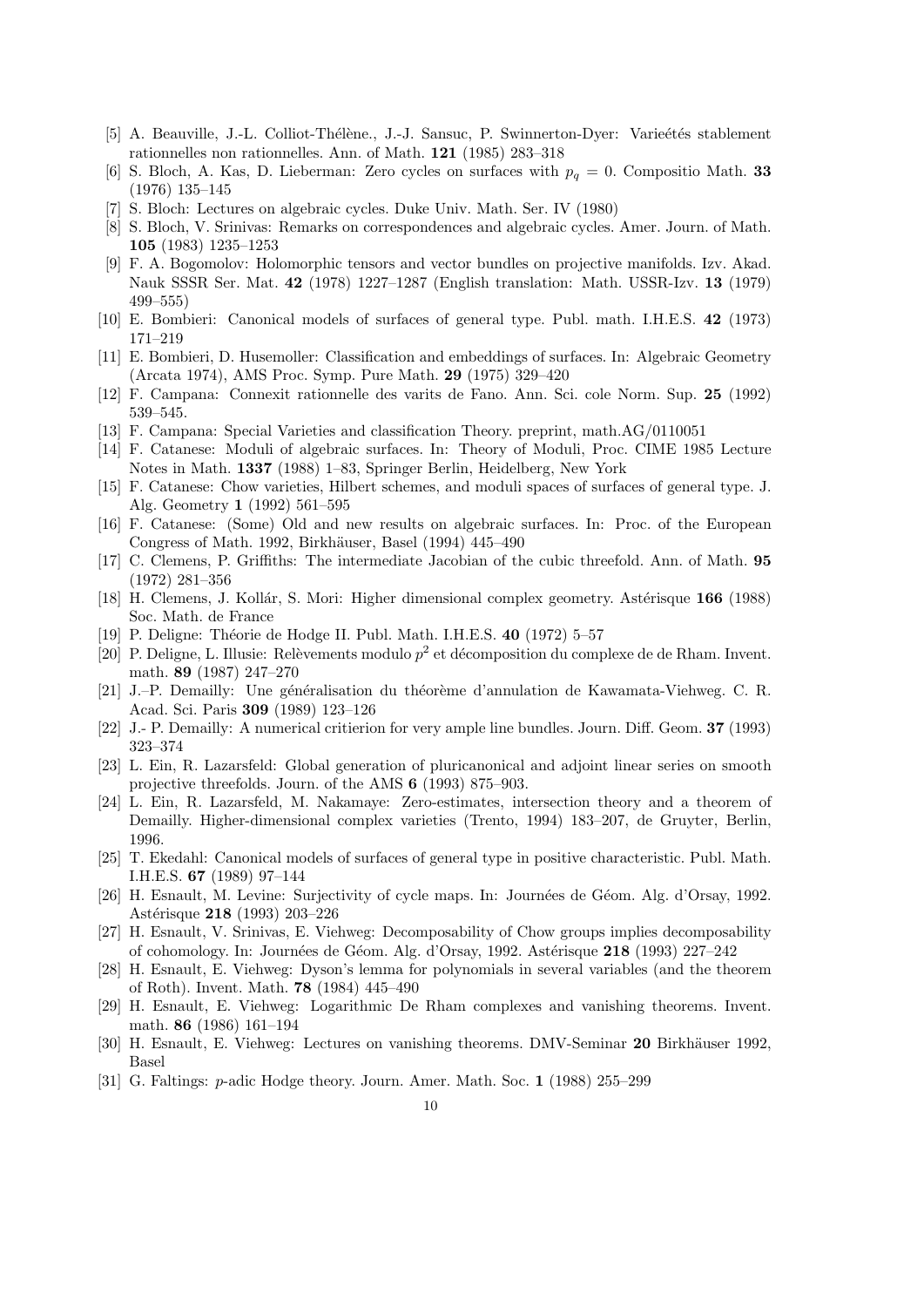- [32] J.-M. Fontaine, W. Messing: p-adic periods and p-adic étale cohomology. In: Current Trends in Arithmetical Algebraic Geometry. Contemp. Math. 67 (1987) 179–201
- [33] D. Gieseker: Global moduli for surfaces of general type. Invent. math. 43 (1977) 233–282
- [34] H. Grauert, O. Riemenschneider: Verschwindungssätze für analytische Kohomologiegruppen auf komplexen Räumen. Invent. math. 11 (1970) 263–292
- [35] G. Heier: Effective freeness of adjoint line bundles. Doc. Math. 7 (2002) 31–42
- [36] S. Iitaka: On D-dimensions of algebraic varieties. Journ. Math. Soc. Japan 23 (1971) 356-373
- [37] H. Inose, M. Mizukami: Rational equivalence of zero cycles on some surface of general type with  $p_q = 0$ . Math. Ann. 244 (1979) 205–217
- [38] M. N. Ishida: An elliptic surface covered by Mumford's fake projektive plane. Tokoku Math. J. 40 (1988) 367–396
- [39] M.-N. Ishida, F. Kato: The strong rigidity theorem for non-Archimedean uniformization. Tohoku Math. J. 50 (1998) 537–555.
- [40] V. Iskovskih, Yu. Manin: Three-dimensional quartics and counter-examples to the Lüroth problem. Mat. Sb. 86 (1971) 140–166
- [41] V. Iskovskih, I. R. Shafarevich: Algebraic surfaces. In: Algebraic Geometry II, EMS 35 Springer 1995, Heidelberg
- [42] U. Jannsen: Motivic sheaves and filtrations on Chow groups. In: Motives. Proc. of Symp. in Pure Math. 55 (1994) Part 1, 245–302
- [43] K. Karu: Minimal models and boundedness of stable varieties. J. Algebraic Geom. 9 (2000) 93–109.
- [44] K. Kato: p-adic vanishing cycles (applications of Fontaine-Messing). In: Algebrai Geom. Adv. Studies in Pure Math. 10 (1987) 207–251
- [45] Y. Kawamata: Characterization of abelian varieties. Compositio math. 43 (1981) 253–276
- [46] Y. Kawamata: A generalization of Kodaira-Ramanujam's vanishing theorem. Math. Ann. 261 (1982) 43–46
- [47] Y. Kawamata: Canonical and minimal models of algebraic varieties. In: Proc. of the ICM, Kyoto 1990. Mathematical Soc. of Japan (1991) 699–708
- [48] Y. Kawamata: Abundance theorem for minimal threefolds. Invent. math. 108 (1992) 229–246
- [49] Y. Kawamata: On Fujita's freeness conjecture for 3-folds and 4-folds. Math. Ann. 308 (1997) 491–505.
- [50] Y. Kawamata, K. Matsuda, K. Matsuki: Introduction to the minimal model problem. In: Algebraic Geometry, Sendai 1985. Anvanced Studies in Pure Math. 10 (1987) 283–360
- [51] J. Kollár: Higher direct images of dualizing sheaves I. Ann. of Math.  $123$  (1986) 11–42
- [52] J. Kollár: The structure of algebraic threefolds. Bull. AMS  $17$  (1987) 211–273
- [53] J. Kollár: Projectivity of complete moduli Journ. Diff. Geom. **32** (1990) 235–268
- [54] J. Kollár: Minimal models of algebraic threefolds: Mori's program. Sém. Bourbaki 712. In: Astérisque 177-178 (1990) 303-326
- [55] J. Kollár: Flip and flop. In: Proc. of the ICM, Kyoto 1990. Mathematical Soc. of Japan (1991) 709–714
- [56] J. Kollár: Effective base point freeness. Math. Ann. 296 (1993) 595–605
- [57] J. Kollár: Shafarevich maps and automorphic forms. Princeton Univ. Press, 1995
- [58] J. Kollár: Rational curves on algebraic varieties. Ergebnisse der Mathematik (3. Folge) 32 (1995) Springer, Berlin, Heidelberg, New York
- [59] J. Kollár, Y. Miyaoka, S. Mori: Rationally connected varieties. J. Alg. Geometry. 1 (1992) 429–448
- [60] J. Kollár, S. Mori: Classification of three dimensional flips. Journ. AMS 5 (1992) 533–703
- [61] J. Kollár and N. I. Shepherd-Barron: Threefolds and deformations of surface singularities. Invent. math. 91 (1988) 299–338
- [62] W. E. Lang: Examples of surfaces of general type with vector fields. In: Arithmetic and Geometry, Papers dedicated to I. R. Shafarevich, Vol. II, Progress in Math. 36 (1983) 167–173, Birkhäuser, Boston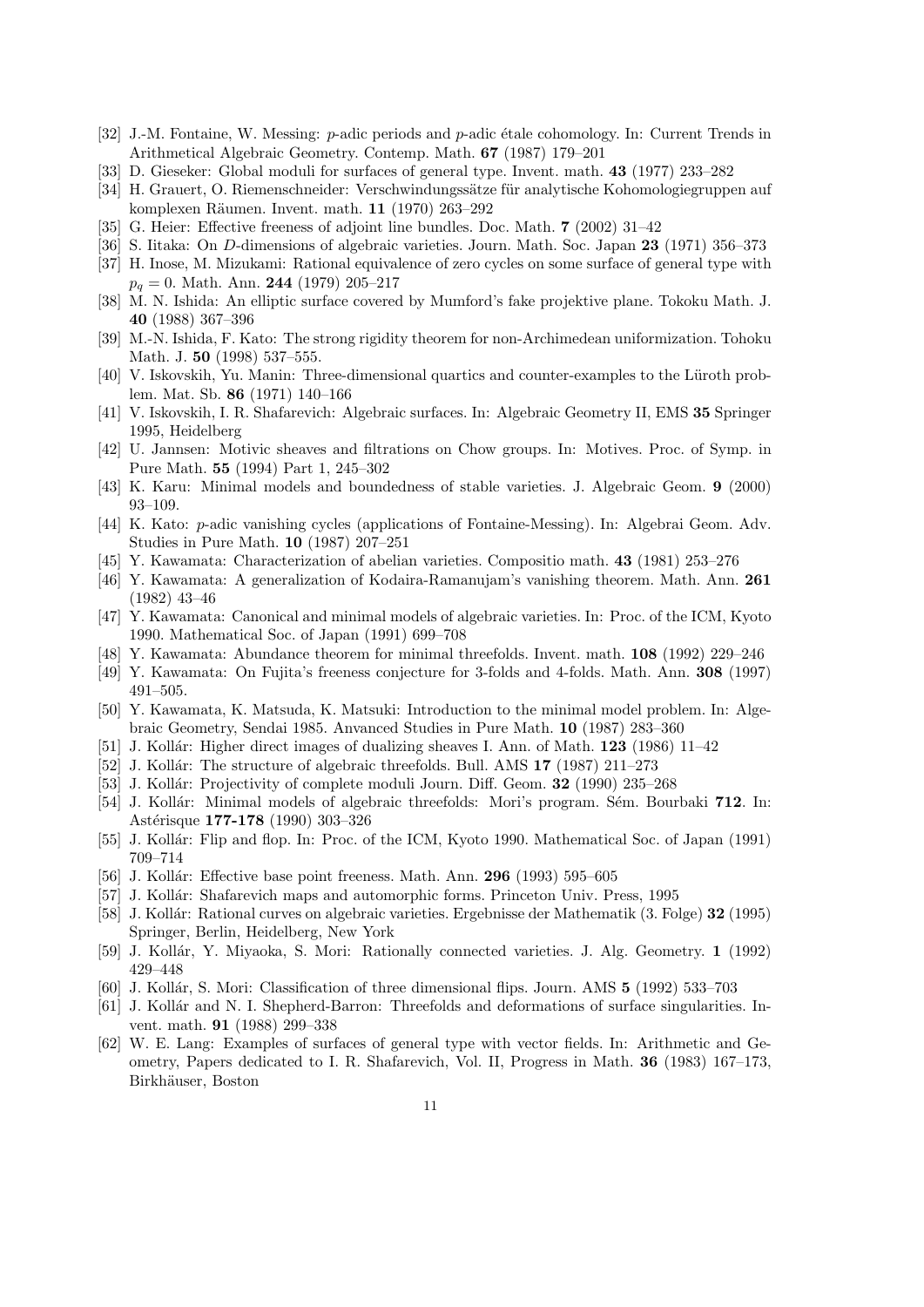- [63] W. E. Lang: On Enriques surfaces in characteristic p, I. Math. Ann. 265 (1983) 45–65; II. Math. Ann. 281 (1988) 671–685
- [64] R. Lazarsfeld: Positivity in Algebraic Geometry. preprint 567 pages. Ergebnisse der Mathematik, Springer, to appear
- [65] S.S.Y. Lu: A refined Kodaira dimension and its canonical fibration. preprint, math.AG/0211029
- [66] Yu. Manin: Cubic forms (second edition). North-Holland Math. Library 4 (1986) North-Holland, Amsterdam
- [67] Y. Miyaoka: On the Mumford-Ramanujam vanishing theorem on a surface. In: Géométrie Alg´ebrique, Angers 1979. Sijthoff and Nordhoff (1980) Oslo, 239–248
- [68] Y. Miyaoka: On the Kodaira dimension of minimal threefolds. Math. Ann. 281 (1988) 325–332
- [69] S. Mori: Projective manifolds with ample tangent bundle. Ann. of. Math. 110 (1979) 593–606
- [70] S. Mori: Threefolds whose canonical bundles are not numerically effective. Ann. of Math. 116 (1982) 133–176
- [71] S. Mori: Classification of higher-dimensional varieties. In: Algebraic Geometry (Bowdoin 1985) AMS Proc. Symp. Pure Math. 46, Part 1 (1987) 269–331
- [72] S. Mori: Flip theorem and the existence of minimal models for 3-folds. Journ. AMS 1 (1988) 117–253
- [73] S. Mori: Birational Classification of algebraic threefolds. In: Proc. of the ICM, Kyoto 1990. Mathematical Soc. of Japan (1991) 235–248
- [74] D. Mumford: Geometric invariant theory. Ergebnisse der Mathematik 34 (1965) Springer, Berlin, Heidelberg, New York
- [75] A. Nadel: Multiplier ideal sheaves and the existence of Kähler-Einstein metrics of positive scalar curvature. Ann. of Math. 132 (1989) 549–596
- [76] T. Peternell: Tangent bundles, rational curves and the geometry of manifolds of negative Kodaira dimension. In: Complex Analysis and Geometry. Plenum Press, New York (1993) 293–310
- [77] C. Peters: Introduction to the theory of compact complex surfaces. In: Differential Geometry, Global Analysis and Topology (Halifax 1990) CMS Conf. Proc. 12 (1990) 129–156
- [78] C. P. Ramanujam: Remarks on the Kodaira vanishing theorem. J. Indian Math. Soc. 36 (1972) 41–51
- [79] M. Raynaud: Contre-exemple au "Vanishing Theorem" en caratéristique  $p > 0$ . In: C. P. Ramanujam–A tribute. Studies in Math. 8, Tata Institute of Fundamental Research, Bombay (1978) 273–278
- [80] M. Reid: Bogomolov's theorem  $c_1^2 < 4c_2$ . In: Int. Symp. on Algebraic Geometry, Kyoto 1977. Kinokuniya, Tokyo. 623–642
- [81] M. Reid: Canonical 3-folds. In: Géométrie Algébrique, Angers 1979. Sijthoff and Nordhoff (1980) Oslo, 273–310
- [82] M. Reid: Young person's guide to canonical singularities. In: Algebraic Geometry (Bowdoin 1985) AMS Proc. Symp. Pure Math. 46, Part 1 (1987) 345–416
- [83] M. Reid: Update on 3-folds. Proc. of the ICM, Beijing 2002. Vol. II (2002) 513–524. Higher Education Press, Beijing
- [84] I. Reider: Vector bundles of rank 2 and linear systems on algebraic surfaces. Ann. of Math. 127 (1988) 309–316
- [85] A. Roitman: Rational equivalence of zero-cycles. Mat. Sb.  $89$  (1972) = Math. USSR–Sb. 18 (1974) 571–588
- [86] P. Schneider: The cohomology of local systems on p-adically uniformized varieties. Math. Ann. 293 (1992) 623–650
- [87] Y.-T. Siu: Extension of twisted pluricanonical sections with plurisubharmonic weight and invariance of semipositively twisted plurigenera for manifolds not necessarily of general type. In: Complex geometry. Collection of papers dedicated to Hans Grauert. Springer-Verlag, Berlin (2002) 223–277
- [88] Y.-T. Siu: Some recent transcendental techniques in algebraic and complex geometry. Proc. of the ICM, Beijing 2002. Vol. I (2003) 439–448. Higher Education Press, Beijing